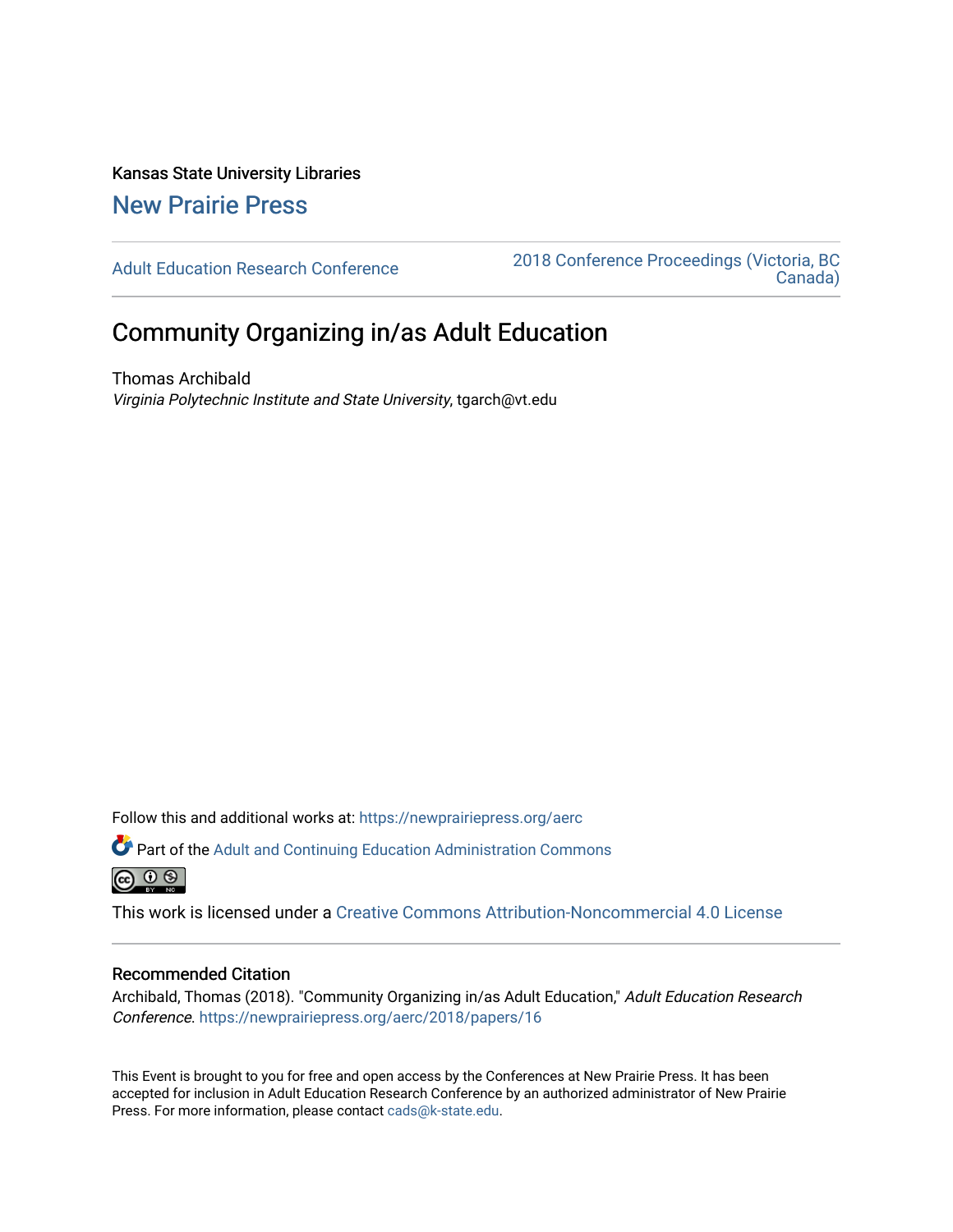#### **Adult Education Research Conference 2018, University of Victoria, Canada, June 7-10**

# **Community Organizing in/as Adult Education**

Thomas Archibald Virginia Tech

**Abstract:** Community organizing and adult education overlap in a number of ways, yet other than some notable exceptions, those overlaps remain inadequately explicated and insufficiently represented in contemporary adult education literature. The purpose of this paper is to explore the conceptual and practical overlaps of adult education and community organizing, in an effort to elevate an adult education praxis that promotes participation, equity, and justice.

**Keywords:** Community organizing, social justice, popular education, social movements

#### **Introduction and Purpose Statement**

On one hand, community organizing is inextricably linked with adult education and has been for a long time. Community organizing is a central and usually explicit feature of influential radical adult education traditions such as Hull House (Addams, 1902/2002; 1910/1998), Freirean pedagogy (Freire, 1970; Steiner, Krank, Bahruth, & McLaren, 2004), the Highlander Folk School (Horton, 1989; Glen, 1996), and the Antigonish Movement (Coady, 1980; Lotz, 1977). As Brookfield wrote in the Preface to Michael Newman's *Teaching Defiance*, Newman's book

reinserts adult education where it started and where it belongs—in the tradition of a strong truly democratic movement that uses education to help the citizenry stay critically alert to the ever-present dangers or demagoguery, brainwashing, secrecy at the highest levels and ideological manipulation. In North America this is the tradition of Myles Horton, Eduard Lindeman and Moses Coady that is so often espoused but rarely acted on. (Brookfield, 2006, p. viii)

While Brookfield doesn't explicitly mention organizing in that quotation, he evokes it, as does Newman in his mission statement for activist adult educators: "to help people become truly conscious, understand the different worlds we live in, … to teach people how to make up their own minds, and how to take control of their moment" (Newman, 2006, p. 10).

Yet, on the other hand, much contemporary adult education discourse seems disconnected from these traditions. This is the second of two paths along which adult education has evolved: "One [path] has facilitated democratic reflection and action through a critical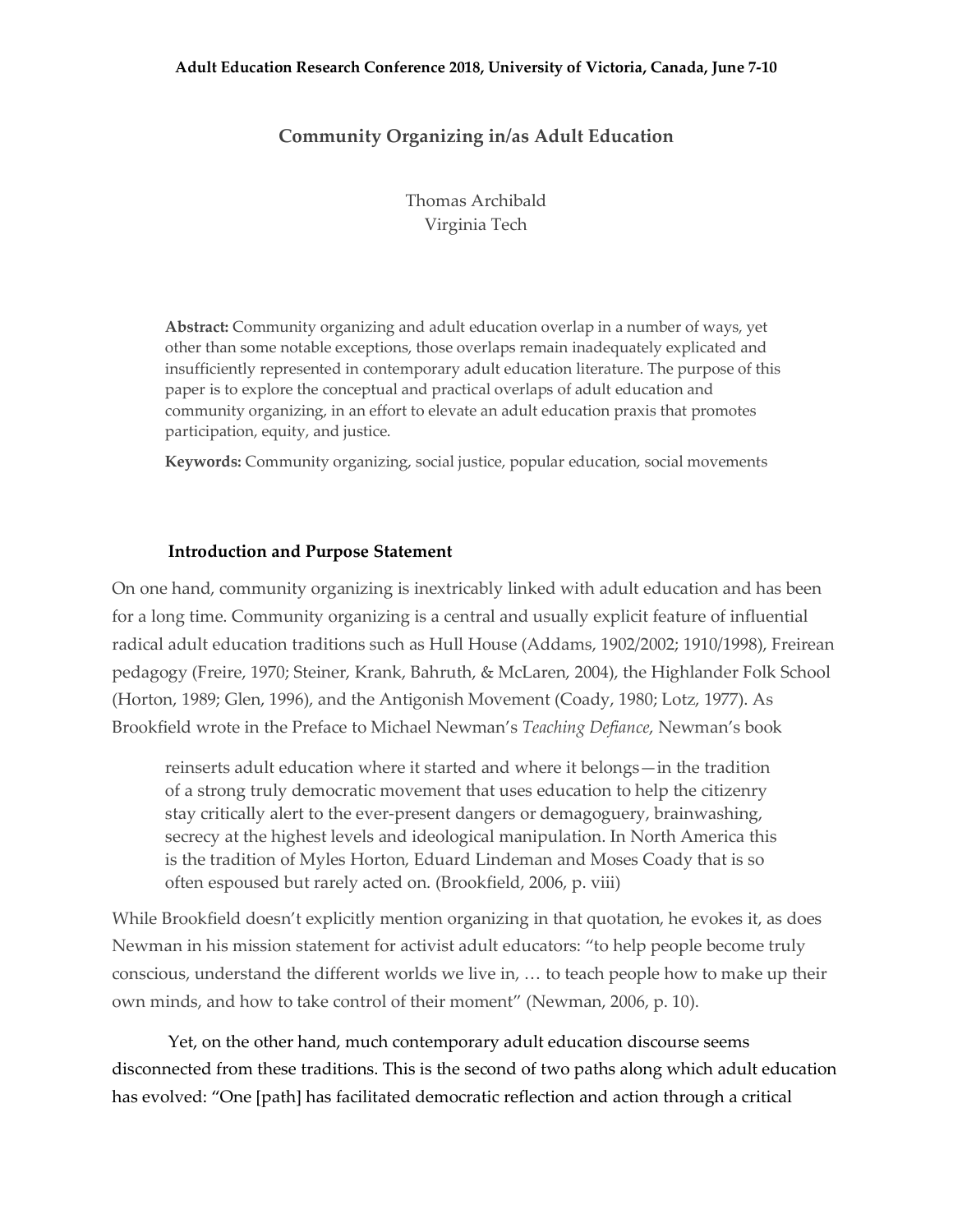identification of issues; the other has served to domesticate learners, ignore contradictions, and adjust minds to the inevitable conformities of mass society" (Heaney, 1993, pp. 19-20). This second path of adult education is characterized by what Newman calls a "domesticated kind of critical thinking," where the concept is "reduced to a corporatist competency" (2006, p. 10). Many adult education programs, centers, and other initiatives (whether bearing the name 'lifelong learning,' 'workplace learning,' 'continuing education,' or some related title) have become, in essence, diametrically opposed to the types of social change that community organizing tends to promote. With their focus on marketization and corporate economic efficiencies, these forms of adult and lifelong learning are, in the Foucauldian sense, neoliberal technologies of control, an example of governmentality (Olssen, 2006; see also Bryant, Johnston, & Usher, 2004).

Even in scholarly venues where the critical and emancipatory roots of adult education remain part of the conversation, the literature is nearly devoid of sustained considerations of how adult education and community organizing are mutually imbricated and implicated. For instance, a search of *Adult Education Quarterly* for the term "community organizing" in the full text returns only eight results, while the same search of the *Journal of Adult and Continuing Education* returns just one (although admittedly the topic is undoubtedly discussed in other ways, even if that specific term is not used; for the sake of the argument in this brief paper, a simple search was performed). Most of these few mentions of community organizing are only fleeting. Community organizing has been discussed in previous iterations of the Adult Education Research Conference (e.g., Dalton, Ahmed, & Sawan, 2011; Edelson, Ahmed, & Gerwin, 2014), but more often as illustrations rather than as the object of sustained conceptual inquiry.

To help address this apparent gap, the purpose of this paper is to explore the conceptual and practical overlaps of adult education and community organizing. The paper is predicated on the assumption that such overlaps exist and that, other than some notable exceptions, they remain inadequately explicated and insufficiently represented in contemporary adult education literature. I posit that a more thorough and nuanced understanding of community organizing's implications for adult education—framed with a novel (however tentative) typology of the overlap—can help practitioners and theorists alike enhance their adult education work and increase the likelihood that their work reflects the often elusive values of participation, equity, and justice.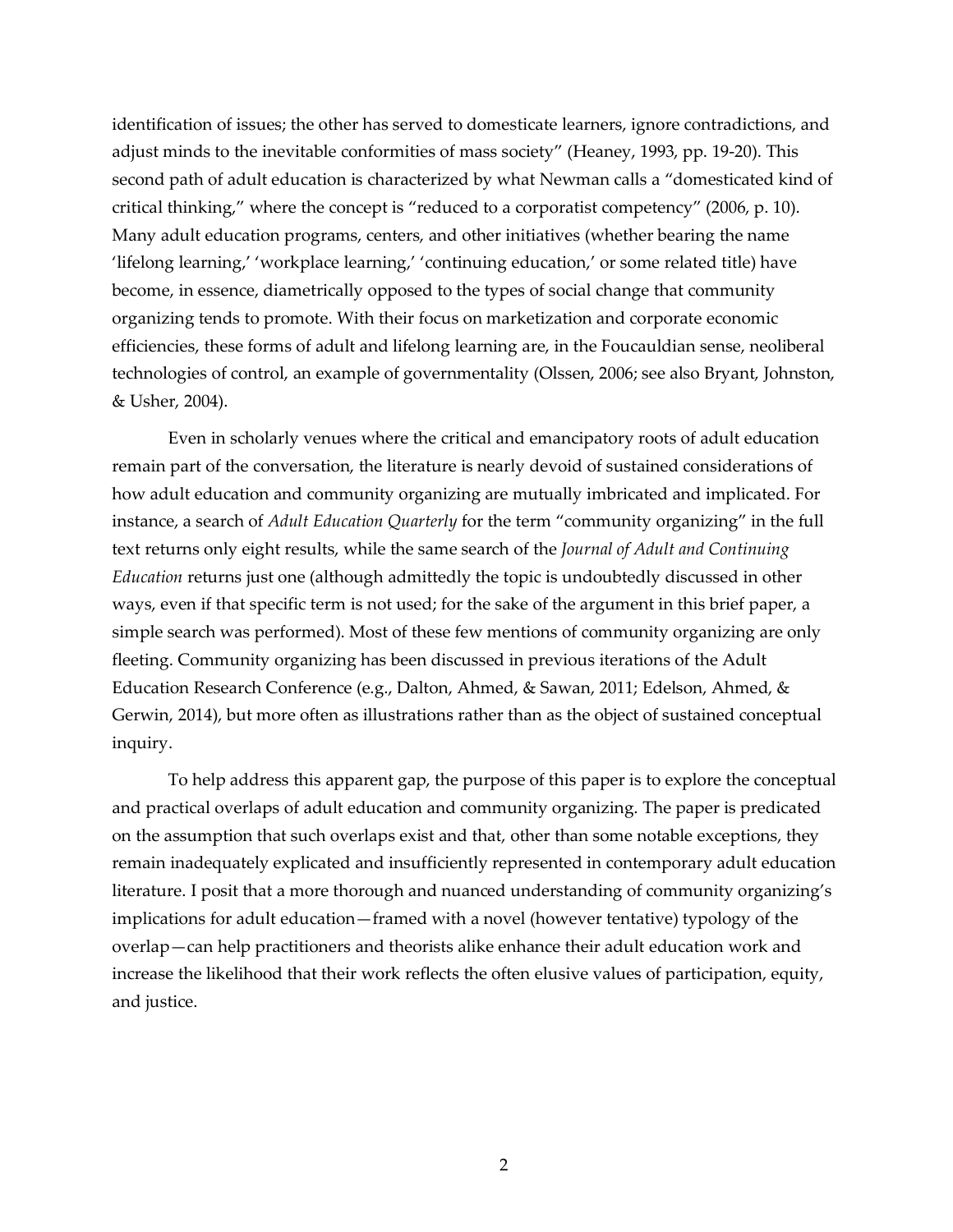## **Literature on Community Organizing in/as Adult Education**

Before continuing, it is important to note that while I do not impose a strict or rigid definition of community organizing in this analysis, I understand that term to generally refer to any effort characterized by "people in civil society acting intentionally in concert with others to change their lives, powered and guided by their own interests and values" (Cowan, 2018, p. xii). In the words of influential community organizer Edward Chambers, "Organizers are agitators, catalysts, and public life coaches. They stand for the whole. They make things happen. … They are public people who seek collective power to act for justice" (Chambers, 2018, p. 106). Identifying, analyzing, and working with power, challenging the status quo, and leading collective action for social justice are all key tenets of community organizing. As I suggest below, numerous adult education traditions do all of these things, too.

Discussion of the ways in which community organizing intersects with adult education can be found in the literature on the various traditions—some of which are mentioned above that form the constellation of community-based, popular, critical, activist-inflected adult educations for community development, community action, cultural action, and/or social action (see, for example, Cunningham, 1988; Foley, 1999; Holst, 2002; Lovett, 1974, 1988). We can find examples in contexts and approaches such as: the Cooperative Extension Service (through both an historic and a contemporary lens); the freedom struggle, also known as the civil rights movement (Payne, 2007); action research and its variants (Gaventa & Cornwall, 2006); engaged scholarship and pedagogy (Peters, Jordan, Alter, & Bridger, 2003); and deliberative pedagogy (Shaffer, Longo, Manosevitch, & Thomas, 2017), although the conceptual and practical overlaps of community organizing and adult education are apparent and explicit in those literatures to varying degrees.

For instance, though most contemporary commentators on the Cooperative Extension system—including (or especially) many practitioners within the system—would not associate it with community organizing, the overlap is there. While Cooperative Extension is often seen as a technical agency designed to disseminate scientific knowledge emanating from research university to farmers and other members of the general public, the land-grant ideal and Cooperative Extension mission have also always contained this narrative (Peters, 2002a, 2002b, 2007). Others of these manifestations in the literature are more explicit, falling more on the community organizing side of the spectrum but linking back to the importance of adult education. For example, Payne's (2007) *I've Got the Light of Freedom: The Organizing Tradition and the Mississippi Freedom Struggle*, nicely demonstrates how adult education played a key role in the civil rights movement, especially in the context of voter registration actions linked to

3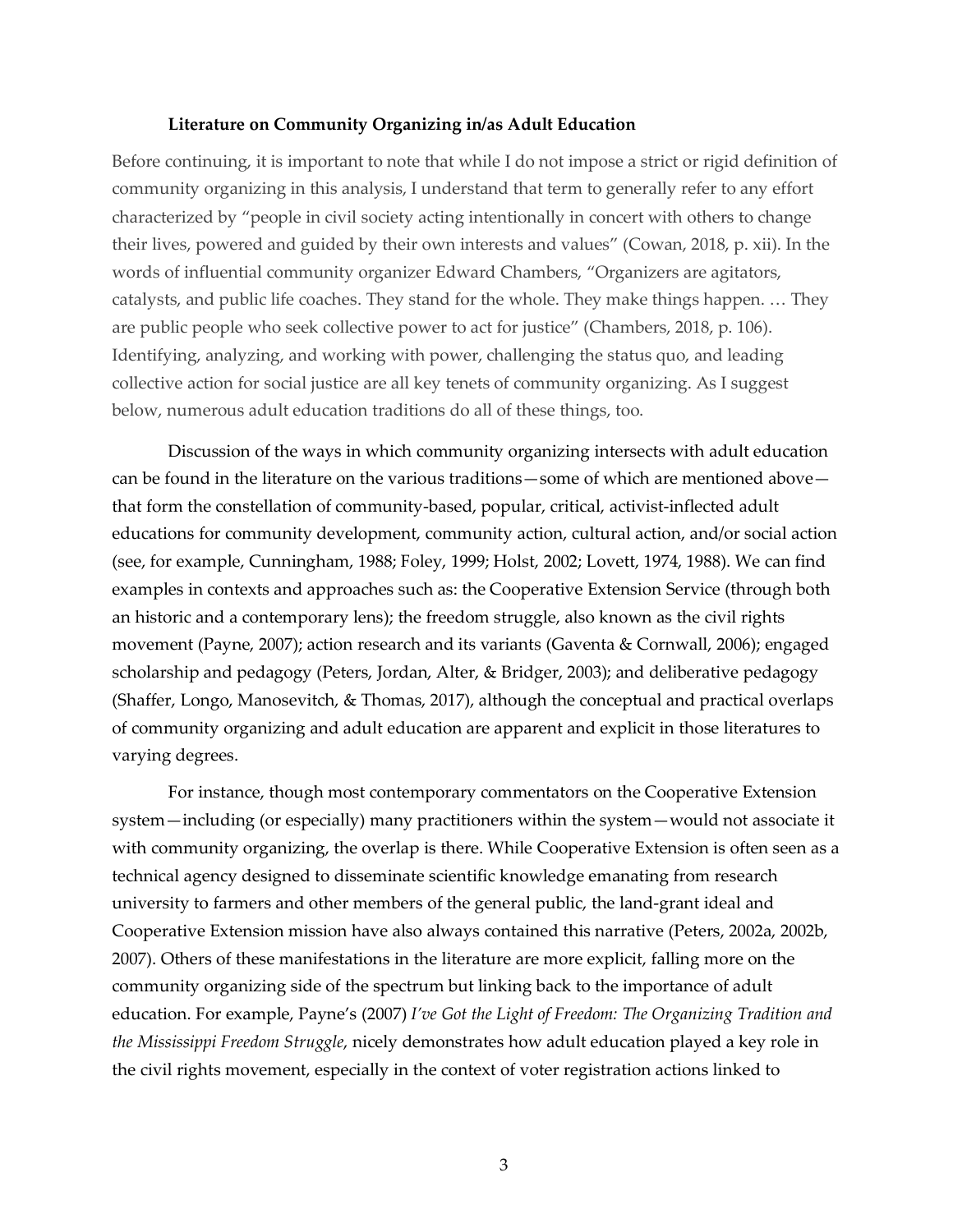literacy campaigns, (like the Citizenship Schools of Highlander) even if many of the heroes of those stories didn't necessarily self-identify as adult educators.

In similar fashion, Holst (2002) looks beyond the field of adult education to learn from wider debates over social movements (both new and old), identifying a number of organizing traditions which clearly overlap with adult education, even while those overlaps remain (until his analysis) relatively tacit. Examples include sociologists Eyerman and Jamison (1991) "who, like many practitioners of adult education—provide a theoretical framework to analyze the relationship between adult education and social movements [and be extension community organizing] (Holst, 2002, p. 81). They combine Marxist analysis and Habermas' emphasis on communicative interaction in an approach they call 'cognitive praxis.' Another approach from outside the confines of the field of adult education is offered by Dykstra and Law (1994), who "provide what they call a provisional theoretical framework for understanding social movements as educative forces" (Holst, 2002, p. 87). Their education elements in that provisional framework include critical pedagogy (with sub-elements of critical thinking, experiential learning, imagination, and dialogue), and a pedagogy of mobilization (including organizing and building, continuing participation, political action, and coalition and network building). Holst does adult education a favor by bringing these frameworks to the attention of the field of adult education, even while he worries they will not make as significant an impact on the field as he may like.

Elsewhere, in their review of the 2016 UNESCO report (GRALE III) on adult learning and education (ALE), Walters and Watters (2017) "argue for the importance of the broader nonformal and informal ALE, including popular education, as a means of challenging the 'posttruth society'" (p. 228). In doing so, they connect popular education and community organizing, suggesting that the close relationship between these two traditions may in fact hide the importance of community organizing within the broader adult education domain:

Popular adult education is widespread in many countries as people struggle for sustainable livelihoods, peaceful coexistence, meaningful work, decent housing, or renewable energies. It is a critically important part of ALE, but because it is often informal and nonformal, and is integrated into community organizing, it is largely invisible within GRALE III. (Walters & Watters, 2017, p. 235)

In this instance, the linkage is obscured because—like with Holst's frameworks—the work takes place within a conceptual domain of community organizing, and is not automatically entered into the lexicon and consciousness of adult education.

Relatedly, Schutz corroborates the claim that the overlaps of adult education and community organizing remain too poorly understood. He traces the historical and theoretical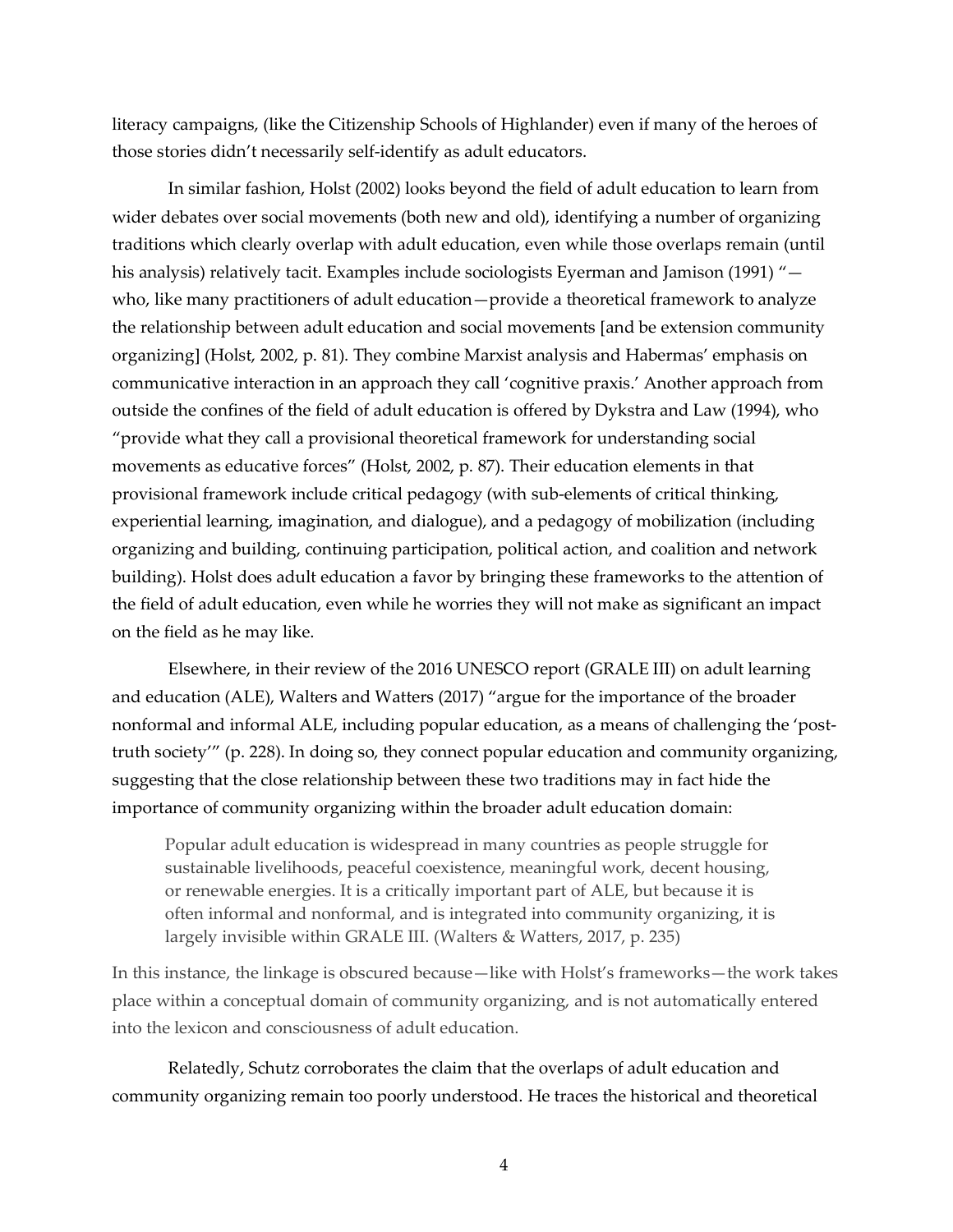underpinnings of personalist progressivism in middle-class visions of democratic practice and warns of the risk of conflating or even coopting key tenets of the community organizing tradition if it is subsumed within progressive adult education:

Only very recently in education have a small number of scholars begun to explore potential relationships between community organizing and education. But without a clear understanding of how the neo-Alinsky vision differs from more familiar progressive perspectives on democratic empowerment, there is a danger that the dominance of progressivism may lead education scholars to mistakenly reinterpret Alinsky's distinct perspective into more familiar progressive terms. (Schutz, 2010, p. 161)

In spite of the lingering lack of clarity on the topic, Schutz's analysis of Alinsky's version of community organizing emphasizes the conceptual overlap with adult education, describing how Alinsky saw the very purpose of his People's Organization as educational.

A more recent study of this overlap is provided by Earl (2018), who offers an exploration of possible models of pedagogical organization for new ways of thinking and enacting pedagogy in 'post-Seattle New Social Movements' such as the Occupy London movement of 2011-2014. In addition to looking at the teach-ins, the tent-city universities, the zines and other tangible educational instances used in these social movements, Earl also sought to go beyond that, to examine the "pedagogical social relations within these actions, … in an attempt to understand what organizational forms might be realized in education in order to create the possibility of a transformative praxis for social justice and emancipatory learning" (Earl, 2019, p. 2).

Across these various literatures reviewed briefly above, the need to more carefully examine the conceptual and practical overlaps of community organizing and adult education arises from these three related realities, presented above: (1) elements of community organizing are central to adult education's historical roots; yet (2) some dominant adult education discourses neglect those roots, for one reason or another; and (3) among those who would attempt to readmit community organizing tenets into adult education, it is important to not dilute them in the process.

## **Conclusion: Towards a Tentative Typology**

Having briefly reviewed these literatures and contexts (though the need for a more thorough review remains), it strikes me both that a typology of the overlap would be helpful, and that there are a number of angles from which such a typology could approach the overlap. One angle is to wonder about the directional nature of the relationship, if there is one. That is, are we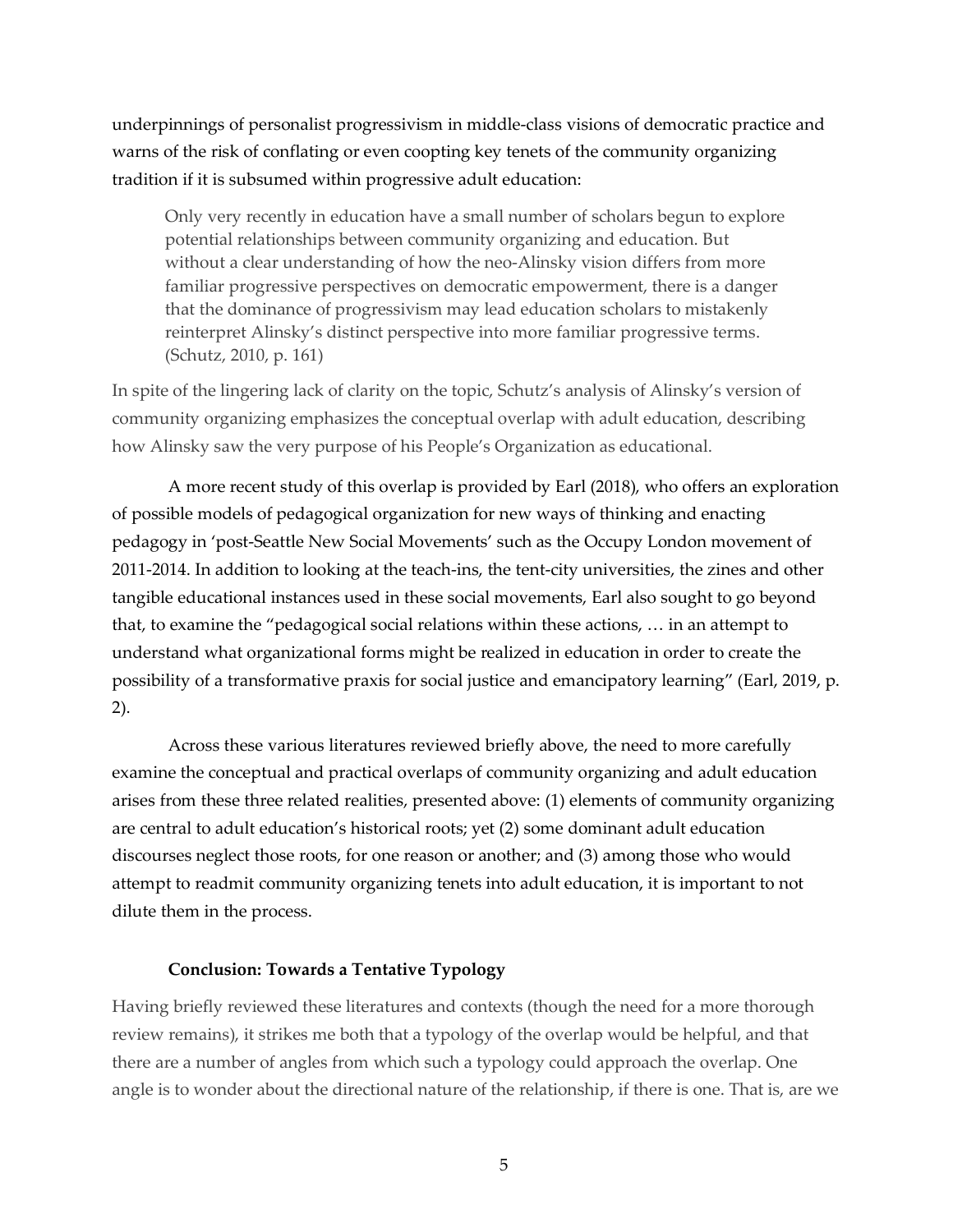talking about (1) adult education *in* community organizing, (2) community organizing *in* adult education, (3) adult education *as* community organizing, or some other configuration. Another way to approach this question is by intentionally focusing on means, ends, and settings/contexts. That is, when attempting to understand the apparent overlap between adult education and community organizing, are we focused on: (1) means (e.g., practices, approaches, tools, tips, guidelines, case studies, etc.); (2) ends (e.g., ending poverty, racism, patriarchy, economic oppression and exploitation, etc.); and/or (3) settings and contexts (e.g., in community-based organizations, in social movements, in anarchistic collectives, in formal nongovernmental organizations, in institutions of higher education, etc.). I suggest that by looking at all three of these angles we can come up with the most complete understanding of the overlap.

Practically speaking, a conceptual analysis of the overlap can potentially yield new insights for praxis, paying special attention to precepts and practices that include: Meeting people where they are; Facilitating participation; Naming and framing issues; Valuing narratives; Analyzing and working with power; Turning learning into action; and Centering social change and social justice. Informed by a rich theoretical background, these practices clearly populate the overlap between adult education and community organizing. This mutually informed praxis can in turn "free the powers" of learners, as Jane Addams (1902/2002) said, and can promote the "liberation of human creative potential and the mobilization of human resources for the solution of human problems" (Hall, 1978).

#### **References**

- Addams, J. (1998). *Twenty years at Hull House*. Chicago: University of Illinois Press. New York: Penguin Books. (Original work published 1910)
- Addams, J. (2002). Democracy and social ethics. Chicago: University of Illinois Press. (Original work published 1902)
- Bryant, I., Johnston, R., & Usher, R. (2004). *Adult education and the postmodern challenge: Learning beyond the limits*. Routledge.
- Coady, M. (1980). *Masters of their own destiny*. Nova Scotia: Formal Publishing.
- Dalton, A., Ahmed, I., & Sawan, J. E. (2011*). Participatory Action Research and Anti-Poverty Community Organizing: Methodological Considerations and Preliminary Findings.* Proceedings of the 2011 Adult Education Research Conference (Toronto, ON, Canada), p. 155. Retrieved from http://newprairiepress.org/aerc/2011/papers/24
- Edelson, A., Ahmed, I., & Gerwin, M. (2014). *Anti-Poverty, Community Organizing, and Learning in Response to the Mimico Secondary Plan*. Proceedings of the 2014 Adult Education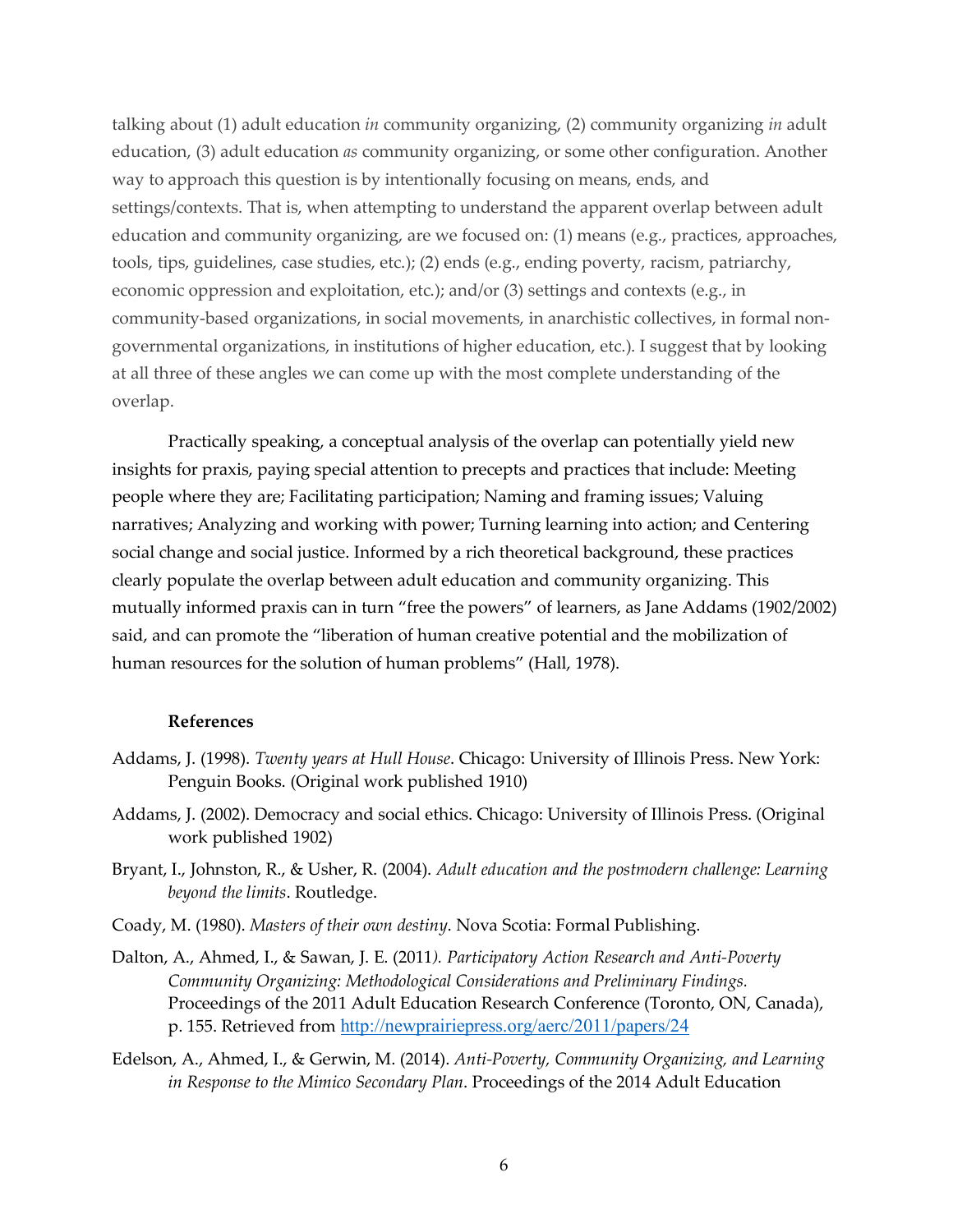Research Conference (Harrisburg, PA), p. 649. Retrieved from http://newprairiepress.org/aerc/2014/roundtables/10

- Freire, P. (1970). *Pedagogy of the oppressed*. (M. B. Ramos, trans.). New York: Continuum.
- Gaventa, J., & Cornwall, A. (2006). Challenging the boundaries of the possible: Participation, knowledge and power. *IDS Bulletin*, *37*(6), 122-128.
- Glen, J. (1996). *Highlander: No ordinary school*. Knoxville, TN: The University of Tennessee Press.
- Hall, B. L. (1978) *Creating knowledge: Breaking the monopoly. Working Paper No.1*, Participatory Research Project, Toronto: International Council for Adult Education.
- Horton, A. I. (1989). *The Highlander Folk School: A history of its major programs, 1932-1961*. Brooklyn, NY: Carlson Publishing.
- Longo, N. V. (2013). Deliberative Pedagogy in the Community: Connecting Deliberative Dialogue, Community Engagement, and Democratic Education, *Journal of Public Deliberation, 9*(2), Article 16.
- Lotz, J. (1977). *'The Antigonish Movement' in understanding Canada: Regional and community development in a new nation*. Toronto: N.C. Press.
- Lovett, T. (1974). Radical community education. The informal education archives. Published in 1994 by the YMCA George Williams College. Retrieved from http://infed.org/mobi/radical-community-education/
- Lovett, T. (Ed.) (1988). *Radical approaches to adult education*. London: Hutchinson.
- Olssen, M. (2006). Understanding the mechanisms of neoliberal control: Lifelong learning, flexibility and knowledge capitalism. *International Journal of lifelong education*, *25*(3), 213- 230.
- Payne, C. M. (2007). *I've got the light of freedom: The organizing tradition and the Mississippi freedom struggle*. Los Angeles: University of California Press.
- Peters, S. J., Jordan, N. R., Alter, T. R., & Bridger, J. C. (2003). The craft of public scholarship in Land-Grant education. *Journal of Higher Education Outreach and Engagement, 8*(1), 75-86.
- Schutz, A. (2010). *Social class, social action, and education: The failure of progressive democracy*. New York: Palgrave Macmillan.
- Shaffer, T. J., Longo, N. V., Manosevitch, I., & Thomas, M. S. (Eds.). (2017). *Deliberative pedagogy: Teaching and learning for democratic engagement*. East Lansing, MI: MSU Press.
- Steiner, S. S., Krank, H. M., Bahruth, R. E., & McLaren, P. (2004). *Freirean pedagogy, praxis, and possibilities: Projects for the new millennium*. New York: Taylor and Francis.
- Walters, S., & Watters, K. (2017). Reflecting on the Global Report on Adult Learning and Education in the "Post-Truth Society". *Adult Education Quarterly*, *67*(3), 228-237.
- Newman, M. (2006). *Teaching defiance: Stories and strategies for activist educators*. San Francisco: Jossey-Bass.